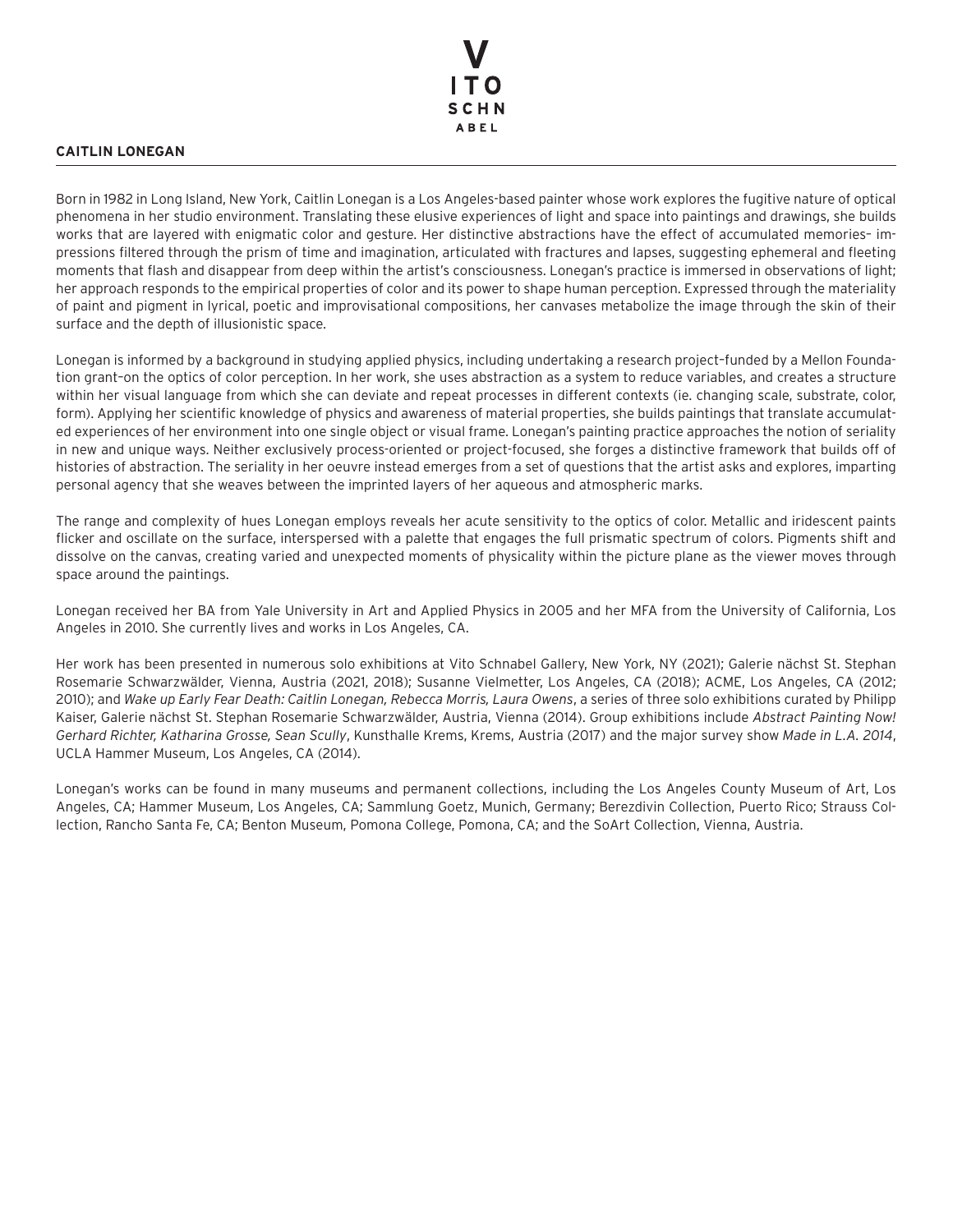

## **CAITLIN LONEGAN**

**B. 1982, LONG ISLAND, NY LIVES AND WORKS IN LOS ANGELES, CA 2010 MFA, UNIVERSITY OF CALIFORNIA, LOS ANGELES, CA 2005 BA YALE UNIVERSITY, CT 2004 YALE/NORFOLK SUMMER SCHOOL OF ART, NORFOLK, CT 2002 PAUL MELLON CENTER FOR BRITISH ART, LONDON, ENGLAND**

## **SELECTED SOLO EXHIBITIONS**

## **2022**

*Caitlin Lonegan: Blue Window*, Vito Schnabel Gallery, New York, NY

# **2021**

*Caitlin Lonegan: Interiors*, Vito Schnabel Gallery, New York, NY *Caitlin Lonegan: 4pm, Fire Light*, Galerie nächst St. Stephan, Vienna, Austria

# **2018**

*Caitlin Lonegan: Points of View,* Susanne Vielmetter, Los Angeles, CA *Caitlin Lonegan: Points of View,* Galerie nächst St. Stephan, Vienna, Austria

# **2014**

*Caitlin Lonegan: Wake up Early Fear Death,* solo exhibitions curated by Philipp Kaiser, Galerie nächst St. Stephan, Vienna, Austria

# **2012**

*Caitlin Lonegan: The Mark on the Wall,* ACME, Los Angeles, CA

# **2010**

*Caitlin Lonegan: Recent Paintings,* ACME, Los Angeles, CA

# **SELECTED GROUP EXHIBITIONS**

## **2022**

*These Days Part II,* presented by Vito Schnabel Gallery, Sotheby's, Beverly Hills, CA

## **2021**

*An imprint of the smallest gesture: Kim Fisher, Caitlin Lonegan, Carmen Neely, Brian Willis,* Ochi Gallery, Ketchum, ID

## **2020**

*Human Theater,* Galerie nächst St. Stephan, Vienna, Austria

## **2019**

*The International Boutique for Middle Aged Ladies,* curated by Mari Eastman, Goldfinch, Chicago, Il *The Light Touch:* Math Bass, Sadie Benning, Linda Bessemer, Sarah Cain, Iva Gueorguieva, Caitlin Lonegan, Yunhee Min, and Monique van Genderen, Susanne Vielmetter Los Angeles Projects, Los Angeles, CA *Flat Files: Works on paper by 88 artists,* The Pit, Los Angeles, CA *Household Effects:* Alex Becerra, Edgar Bryan, Gerald Davis, Dave Deany, Mari Eastman, Mark Grotjahn, Jessica Jackson Hutchins, Caitlin Lonegan, Maysha Mohamedi, Rebecca Morris, Jennifer Rochlin, *Joe Sola,* La Loma Projects, Pasadena, CA *Dream House vs. Punk House,* Serious Projects, Los Angeles, CA *Pippa Garner, Corey Fogel, Martin Kersels, Jason Kraus, Caitlin Lonegan, Brian O'Connell, Erlea Maneros Zabala, Kori Newkirk, Tony* 

*Oursler, Eric Wesley,* Redling Fine Art, Los Angeles, CA

# **2018**

*Six Artists,* Theresa Chromati, Adam Henry, Spencer Lewis, Caitlin Lonegan, Emily Mae Smith, Tim Wilson, Harper's Books, East Hampton, NY

*Valley Visions,* curated by Adam D Miller / The Pit, Brand Library, Glendale, CA *NY Roses,* Crystal Flowers, New York, NY *Crystal Flowers: LA Rose,* Index, Los Angeles, CA